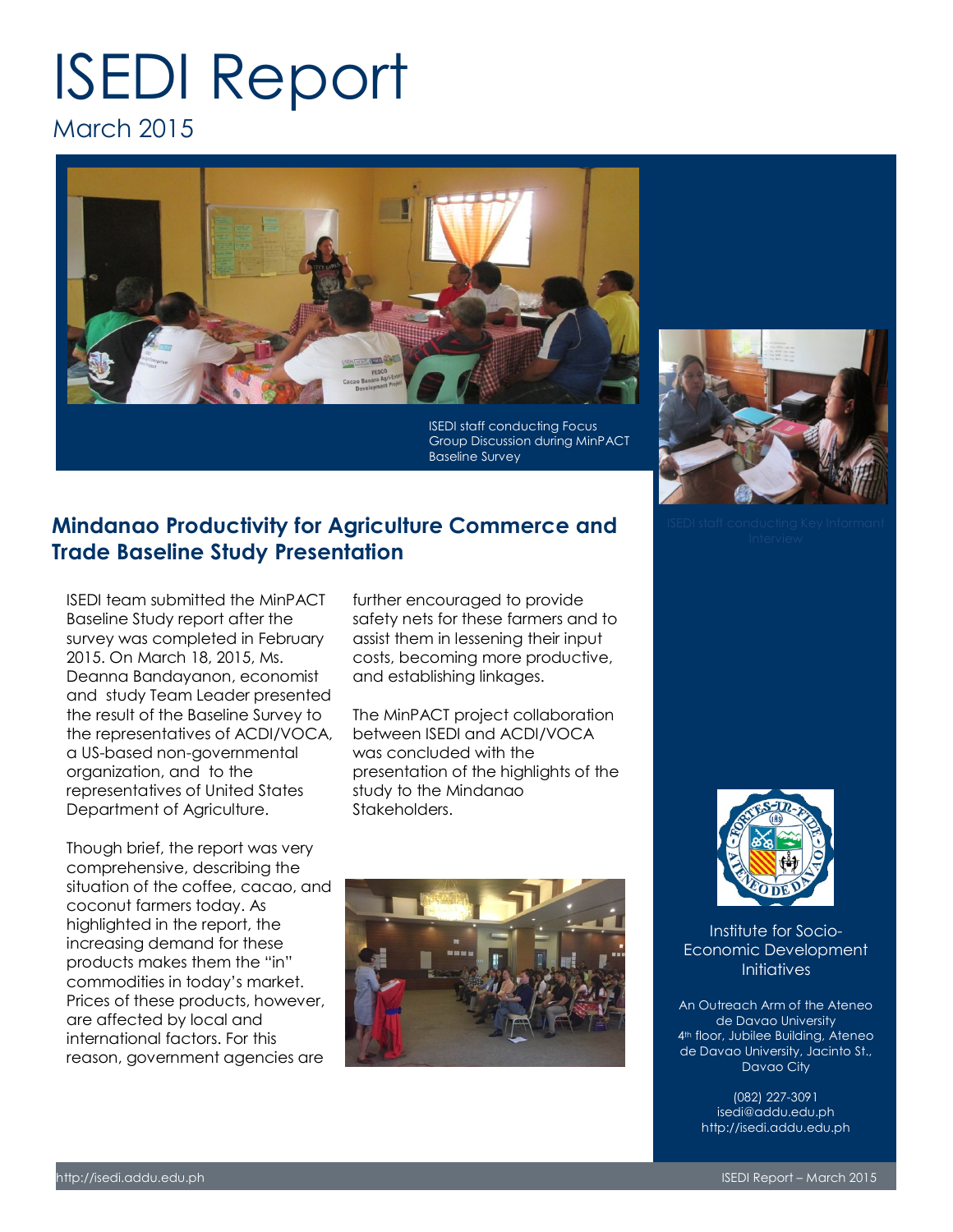



# **Geographic Information System (GIS) Training**

The Tropical Institute for Climate Studies (TropICS) of Ateneo de Davao University organized a training on Basic Geographical Information System (GIS) on March 9 to 14, 2015 at Ateneo de Davao University Conference Room. For the said training, three ISEDI staff – Krizza Mahinay, Dale Canezal and Geoffrey Carl Mariano participated the activity along with other participants from other organizations such as Kapwa Foundation, Philippine Eagle Foundation, DOLE Philippines, and Foundation for the Philippine Environment.

Dr. Al Tongco, a DOST balikscientist and founding director of the Philippine GIS Data Clearinghouse, facilitated the

training. On the first day, he gave an orientation on the significance of Geographical Information System and its integration in all areas of discipline. Then, he provided all participants with GIS software, software guides, and workshop handouts. For the following days, Dr. Tongco prepared exercises in order for the participants to get familiar with the GIS system which they could use in planning and implementing their project.

Ongoing and completed projects were presented by the teams at the last day of training. After the presentation, Dr. Lourdes R. Simpol, Director of TropICS, together with Dr. Tongco, awarded the participants with certificates of participation.

# **Department of Agrarian Reform: ARCCESS PPM Project**

## **Progress and Process Monitoring:**

ISEDI is currently undergoing Progress and Process Monitoring activities in Region 7, Region 10 (Misamis Oriental), Region 11 and Region 13. Major activities conducted for the month of March were field work, Interim report writing and coordination meetings with the Department of Agrarian Reform Regional and Provincial personnel.

Particularly for DAR ARCCESS Region 11, the ISEDI staff attended the BDS Midterm Report Review, Validation and Assessment at Metropolis Hotel last March 5-6, 2015. It was participated by all DARPOs in Region XI, service providers (OIDCI, ISEDI, DOSE Inc, and BFI) and DARR0 11 personnel. The objective was to level off the activities and to make some necessary adjustments on what has been written vis-à-vis the actual results in the field.



Dr. Al Tongco and the participants during project presentation on March 14, 2014